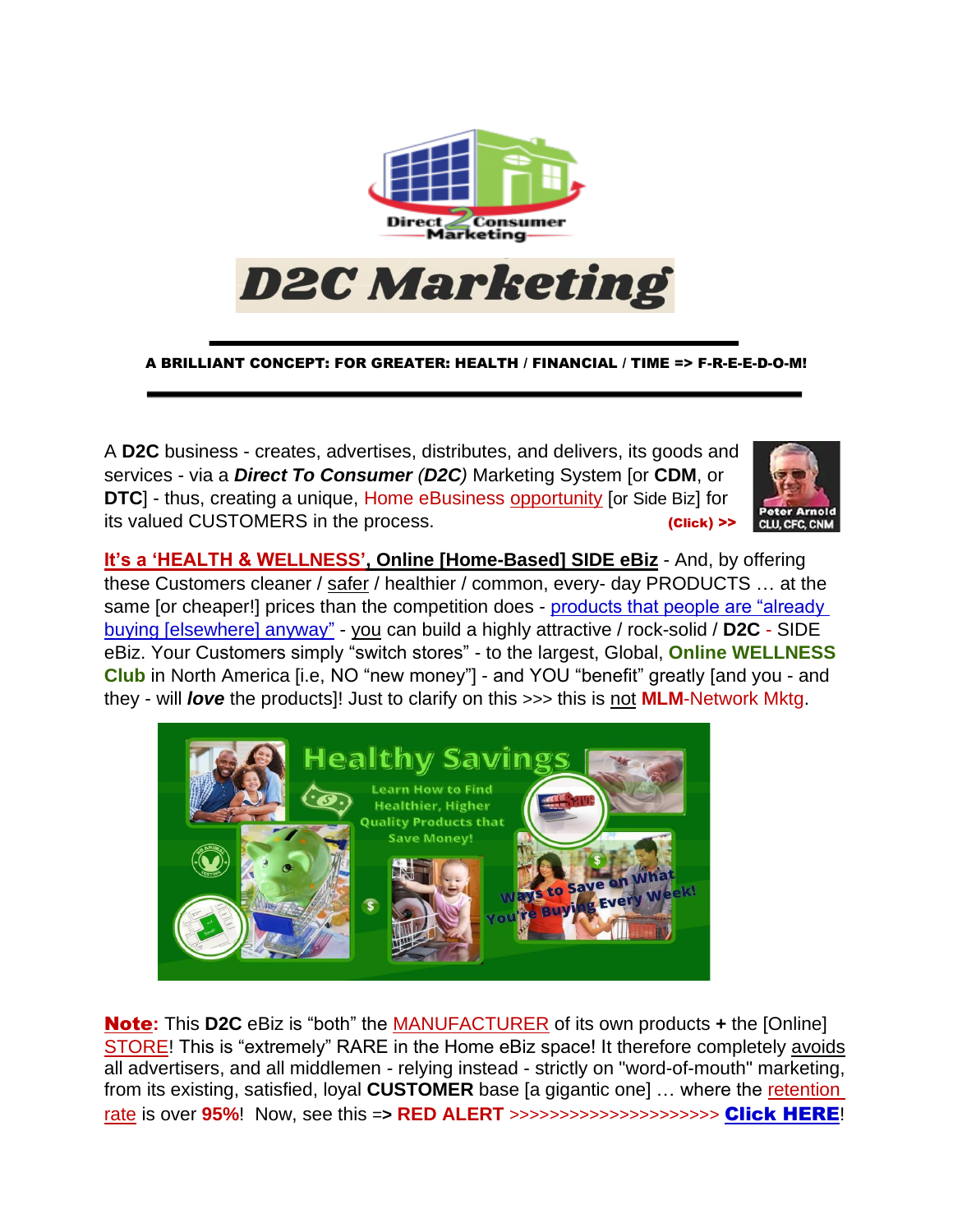[its CUSTOMER - you and me]. That is - there are no third-party STORES - and no SALES PEOPLE - and no DISTRIBUTORS - in this Home eBiz model. There's just ONE "single transaction" taking place… between the company itself … and the individual customers [who buy its products for their own "personal use",

PROFIT SHARING - AND, they can "refer others" to these products, IF they wish to … and GET WELL PAID for doing so … month, after month … year after year … nicely increasing their financial security!

> RESIDUAL (Passive) Income - What we are talking about here is creation of [a \[part-time\] very "solid" ON-GOING income](https://www.keepandshare.com/doc20/22980/residual-converted-pdf-455k?da=y) - something that can "supplement" [or even "replace"] one's current income, and

In other words, it sells "directly, to its end consumer"

*especially incomes that fluctuate* - as with most commissioned sales professionals, such as **Realtors** / Insurance Reps / Stock Brokers / Advertising Agents - all of whom 'can' go from "feast-to-famine" - because of fluctuations!

This **Direct2Consumer** [D2C or CDM or DTC] company's whole Value Proposition is the result of superior products -

both personal and household … based on the high-quality, healthy, safe, and all natural ingredients - and on scientific discovery. Equally important, this company's promotional and distribution strategies totally AVOID retailers / mass media / typical 'middle men' … ALL of which act to lower their price points. And, keep in mind >>> this is not an "**MLM**".

> CHEMICALS - And, because they offer these superior products - at reasonable prices - their loyal CUSTOMERS not only see the immediate VALUE in shopping there - they quickly REFER OTHERS to this company [their family, friends,

and neighbors] as well. And in so doing, they can also steer them "away" from some of the TOXIC POISONS found - in many FOODS, and NUTRITIONAL SUPPLEMENTS, and HOUSEHOLD PRODUCTS, alarmingly >>> and instead, steer them to **[SAFE](https://www.keepandshare.com/doc20/23043/danger-converted-pdf-551k?da=y)** ones!

PAMPERED CUSTOMERS - This **D2C** company is 100% CUSTOMER CENTRIC - making the Customer "shopping experience" something very SPECIAL & creating a *Know-Like-Trust relationship* that is impactful, and lasting.

- *"Going above and beyond - involves making customers "feel*

*very special" - helping them out - even when it may not make any sense."* --- from Neil Patel